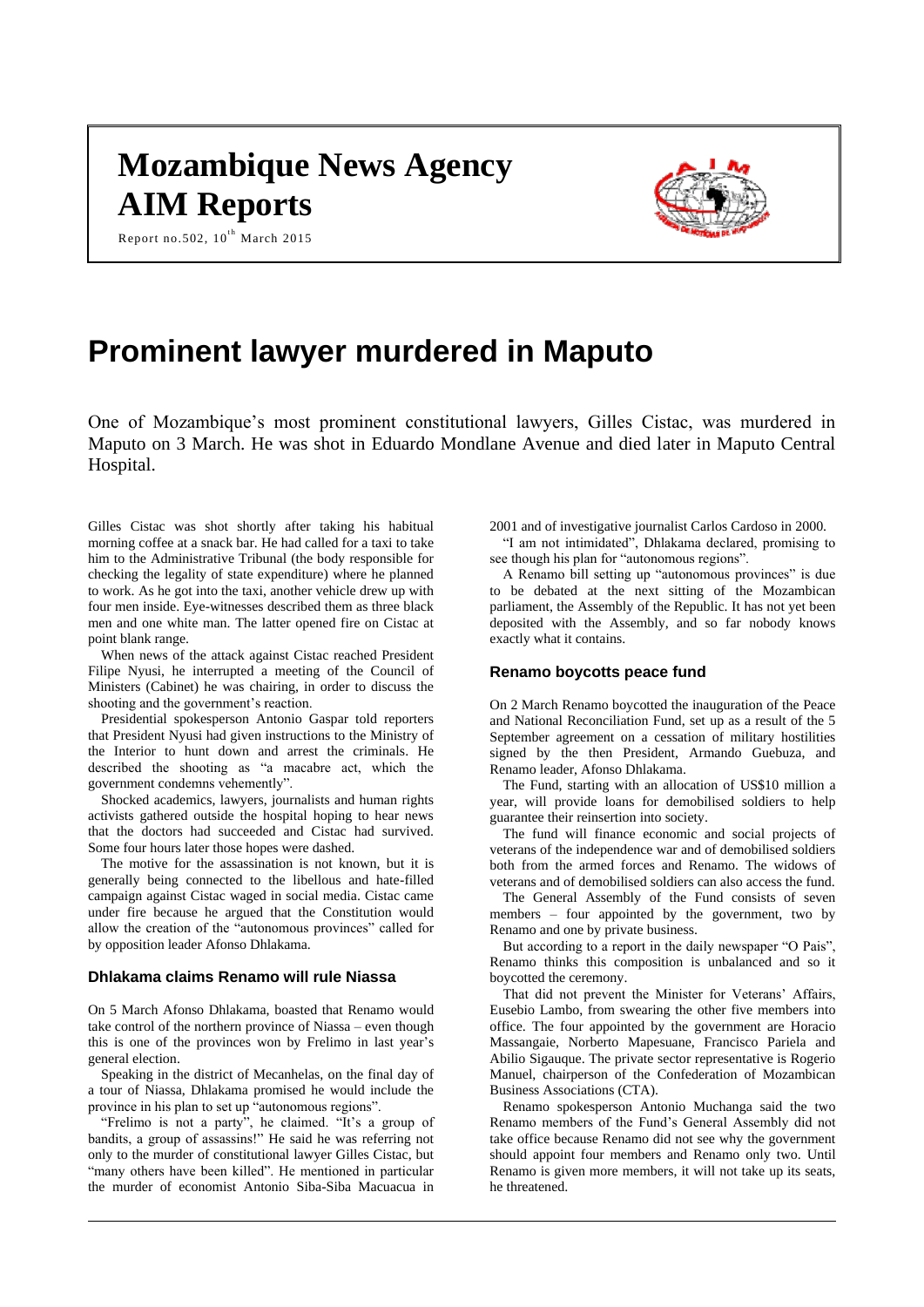#### **MDM celebrates sixth birthday**

"Violations of freedoms and of human rights should never go unpunished", declared the mayor of Beira, Daviz Simango, leader of the opposition Mozambique Democratic Movement (MDM), on 7 March.

Addressing a meeting in Beira marking the sixth anniversary of the foundation of the MDM, Simango added "in no way should the culture of impunity be encouraged. The MDM will fight to ensure that these situations do not occur in our country".

"We have to continue to defend and fight for basic principles such as the promotion of freedom and individual rights, democracy and human rights, the rule of law, justice and equality, respect for strong and transparent national institutions, the promotion of free and fair elections, freedom of the press and impartiality in the media, as well the responsibility of the government towards its citizens", he said.

Simango said that the MDM has as its vision "the construction of a welcoming and safe Mozambique, based on the ideas and aspirations of millions of Mozambique, where equality, freedom and legality, peace and national unity, human rights and our cultural heritage are taken into consideration".

He said his party's task in the short and medium term "is to lay the basis for an alternative project of governance, where the eradication of hunger, malnutrition, poverty, illiteracy, endemic diseases, lack of housing and unemployment, and the fight against generalized corruption are priorities".

Simango wanted the MDM to step up preparation for its own Second Congress, as well as for the 2018 municipal elections and the 2019 presidential and parliamentary elections.

He pointed out that the MDM is the only opposition force which is actually running parts of the country. The MDM controls the municipal councils in the major cities of Beira, Quelimane and Nampula and in the town of Gurue.

#### **Storms hit Nampula**

Torrential rains in the northern province of Nampula have swept away houses, swamped crops, and cut road and rail communications in much of the province.

The railway from the port of Nacala to Malawi is cut in eight separate places between Nacala and the town of Monapo.

The destruction of roads and bridges has cut off eight districts (Mossuril, Larde, Moma, Liupo, Mogincual, Mozambique Island, Angoche and Mogovolas) from the rest of the province.

Mossuril is one of the worst affected areas: about 500 houses have been destroyed in Mossuril and 2,500 families in the district are in need of food aid. The power supply to Mossuril town was knocked out four days ago, and the district has also run out of fuel for motor vehicles.

In Nacala port, Mayor Rui Chong Saw said it had rained persistently for three days. This has worsened Nacala's already chronic erosion problems, and has made many roads in the city virtually impassable.

The provincial capital, Nampula city, has been under heavy rains for a week. The city's infrastructure has suffered severe damage – water mains have ruptured, and motorists are now negotiating potholes that have turned into small lakes.

The adjacent province of Cabo Delgado is suffering similar problems. Seven districts in the north of the province (Meluco, Macomia, Muidumbe, Nangade, Mueda, Mocimboa da Praia and Palma) have been cut off from the south, because of damage to a bridge which carries the main road over the Muaguide River in Ancuabe district.

#### **Over six thousand plots for flood victims**

The Mozambican authorities have so far demarcated 6,651 plots of land on which to resettle people driven from their homes by the torrential rains and flooding that hit parts of the central and northern provinces earlier this year.

So far, 5,873 of these plots have been distributed to families. The vast majority of these plots  $-5,668$  – are in the central province of Zambezia, while the remaining 205 are in Niassa, in the north.

Speaking to reporters on 24 February, after a meeting of the Council of Ministers (Cabinet), the spokesperson for the meeting, Deputy Culture Minister Ana Comoane, said that 130,000 victims of the floods still need food aid. 127,700 of these are in Zambezia, while the remaining 2,300 are in Niassa.

Four accommodation centres for flood victims are still in operation, all of them in Zambezia. Two of these are in the basin of the Licungo River (one in Mocuba district, and one in Maganja da Costa), while the other two are in Chinde, near the mouth of the Zambezi.

Comoane said that the storms have affected artisanal fishermen in Zambezia and the neighbouring province of Nampula. In Zambezia, boats belonging to 104 fishermen were destroyed, and the losses are estimated at three million meticais (about US\$92,600). In Nampula, 14 boats were destroyed and the losses there were put at 954,000 meticais.

Comoane also reported that, despite the floods, the distribution of free text books to the country's schools is within the government's expectations, and so far 90 per cent of the books have been distributed.

So far this year 7,030,084 pupils have enrolled in schools at all level – which compares with 6,794,294 in 2014, an increase of about four per cent.

Under normal circumstances, enrolment would have finished by now but because of the disruption caused by the floods, the government has decided to prolong it to the end of the month.

New teachers are still being hired. The target is to recruit 8,390 new teachers this year, compared with the 7,566 recruited in 2014.

*\_\_\_\_\_\_\_\_\_\_\_\_\_\_\_\_\_\_\_\_\_\_\_\_\_\_\_\_\_\_\_\_\_\_\_\_\_\_\_\_\_\_\_\_*

*This is a condensed version of the AIM daily news service – for details contact* [pfauvet@live.com](mailto:pfauvet@live.com)

*\_\_\_\_\_\_\_\_\_\_\_\_\_\_\_\_\_\_\_\_\_\_\_\_\_\_\_\_\_\_\_\_\_\_\_\_\_\_\_\_\_\_\_\_*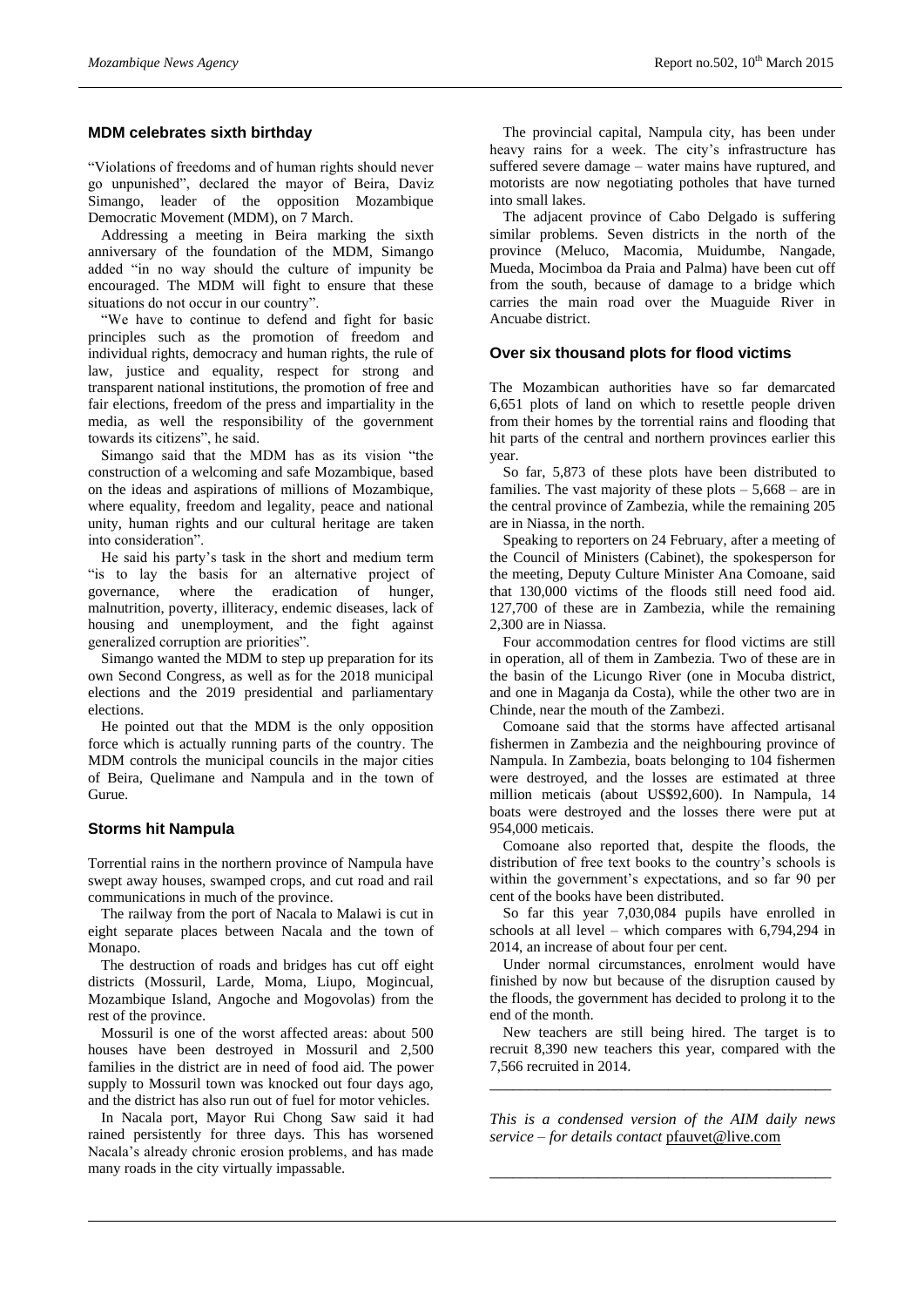#### **World Bank pledges to continue support**

The executive director of the World Bank Group responsible for Mozambique and 21 other African countries, Louis Larose, guaranteed in Maputo on 5 March that the Bank will continue direct support for the Mozambican state budget.

The World Bank is one of the main contributors to the budget. It is one of the group of donors and funding agencies known as PAPs – Programme Aid Partners – who provide some of their aid to Mozambique in the form of budget support.

World Bank support for the 2015 Mozambican budget will be around US\$200 million, and the Bank has pledged a further \$300 million in project aid (in areas such as agriculture, health, education, transport and water supply).

Speaking to reporters at the end of a four day visit to Mozambique, Larose said the budget support will be disbursed in a lump sum during the second half of 2015. The timing is the same as in previous years.

The project aid will be made available to the Mozambican authorities as the projects are implemented in various parts of the country.

Larose said that, under its cooperation with Mozambique, the World Bank has a portfolio of projects worth US\$1.6 billion, of which about \$800 million have yet to be disbursed.

He added that the purpose of his visit was to explore areas that can benefit from World Bank funding under a five year programme to be negotiated between the Mozambican government and the Bank within the next nine months.

Larose downplayed the current fall in world market prices for commodities which could be key Mozambican exports, such as coal and natural gas. "History tells us that no crisis lasts for ever", said Larose.

During his stay, Larose visited the Special Economic Zone in the northern port of Nacala, looking at investment opportunities there. He found that the constraints on the development of all of Nampula province concerned infrastructures, particularly roads.

"I realized that all the investment projects need more investment from the World Bank", he said.

#### **Funds from EU to repair highway**

The National Roads Administration (ANE) has stated that the damage done to the country's main north-south highway (EN1) during the storms and floods that hit the central province of Zambezia in January will be repaired with funds made available by the European Union.

The worst cut to the road was in the town of Mocuba, where EN1 crosses the Licungo River. This bridge, built in 1944, is two kilometres from the confluence of the Licungo and Lugela rivers. The massive flood on the Licungo on 12 January destroyed embankments at both ends of the bridge. The damage to the Licungo bridge made overland transport from the northern provinces of Nampula, Niassa and Cabo Delgado to the rest of the country impossible for about five weeks.

Contractors hired by ANE filled in the craters and built ramps on both river banks, re-establishing traffic fully on 18 February. These repairs are only provisional and ANE

has warned motorists to take care when using the bridge.

EN1 was also affected at three points north of Mocuba. At the Nivo River, the road was affected by erosion, but it was not cut, and traffic continued to flow. But the bridge over the Namilate River collapsed, and has not yet been replaced. Instead, ANR opened a temporary diversion, fording the river.

At the Mutuasse River, a metallic bridge has been installed and currently ensures that the road is passable.

The ANE delegate in Zambezia, Daniel dos Santos, told reporters that definitive repairs will be undertaken at all these points to ensure that EN1 will continue to play its key socio-economic role in the country.

Work on the repairs will begin as soon as possible said dos Santos – but he did not announce any dates, nor did he estimate the costs of the repairs.

#### **Agreement reached on Kenmare redundancies**

Negotiations over the mass redundancies announced last month by the Irish company Kenmare Resources, which exploits the heavy mineral sands at Topuito, on the coast of the northern Mozambican province of Nampula, have saved the jobs of 214 workers.

In mid-February Kenmare had announced that it was making cuts in the size of its workforce to reduce costs. The company said the cost-cutting programme was necessary because of the decline in world market prices for the minerals it mines (ilmenite, rutile and zircon).

It originally planned to make 375 redundancies (about 20 per cent of the work force). When this became public knowledge, the trade union committee at the mine protested vigorously, and contacted the Nampula Provincial Labour Directorate.

Labour Minister Vitoria Diogo then met with Kenmare's representative in Mozambique, Gareth Clifton, and persuaded the company to halt the compulsory redundancies. The distribution of letters giving workers 30 days' notice of their dismissal was suspended.

Dialogue between the company, the union committee and the Nampula provincial branch of the National Union of Building, Timber and Mining Workers (SINTICIM) then followed, mediated by the General Inspectorate of Labour (IGT) and the Centre for Labour Mediation and Arbitration (CEMAL).

According to the Labour Ministry, this resulted in an agreement under which the number of compulsory redundancies falls from 375 to 161. Thus 214 of the Kenmare jobs have been saved.

The release adds that the other 161 workers will lose their jobs, but must receive the redundancy pay envisaged under Mozambican labour legislation.

#### **Sweden disburses budget support**

On 26 February Sweden disbursed 1.3 billion meticais (about US\$40 million) to the Mozambican government, in the form of general budget support

The budget support was disbursed following the visit to Mozambique of the Swedish Foreign Minister, Margot Wallstrom, who attended the investiture of President Filipe Nyusi. In 2014 Sweden was Mozambique's second largest bilateral partner in official development aid.